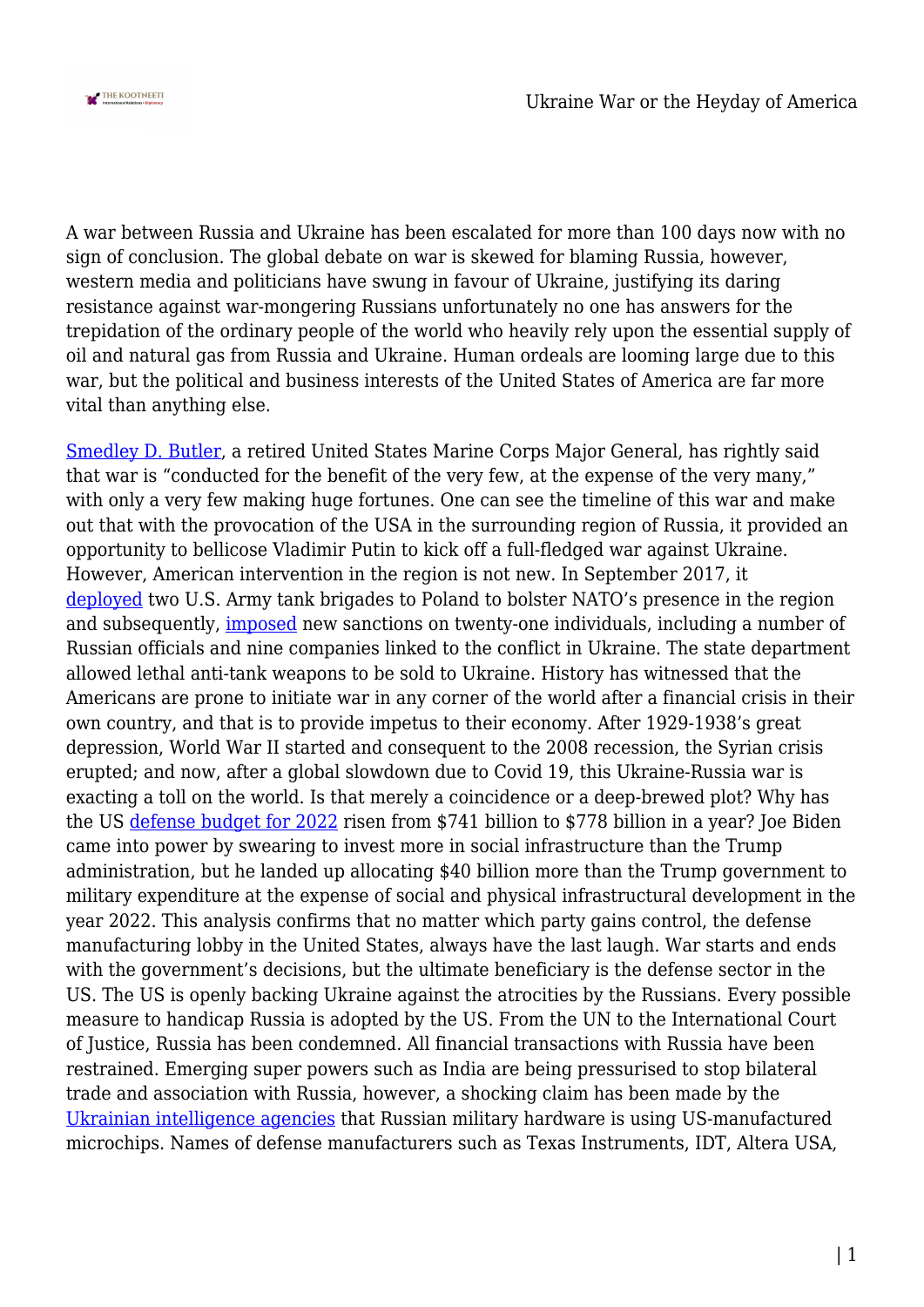

Burr-Brown, Analog Devices Inc., Micron Technology, Linear Technology, and TE Connectivity surfaced in their investigation. This proves the active role of the US in war by making hay while the sun shines.



Image source: Getty

Covid 19 has affected the US economy and to recover the losses, Biden's government sought some geopolitical crisis in the region far from the US to reap the maximum benefits out of it. Firstly; the Ukraine- Russia war has disrupted trade relations between Russia and Europe. Statistical figures show more than 40% of Europe's gas was supplied by Russia, which may now be replaced by the US having abundant shale gas at its backyard.

Secondly, any major global crisis strengthens the dollar as demand for it increases. American monetary policies have been made more attractive for investors after isolating Russia from most of the US-led financial initiatives in the world.

Thirdly, every war comes with a "push factor". In other words, mass migration from Ukraine to various countries in Europe would become a headache for authorities, and therefore demand for security or defense equipment will spurt in the near future in Europe also. Apart from that, Europe will have to secure more and more debt to feed unwarranted migrants, which will further ramp up dollar demand.